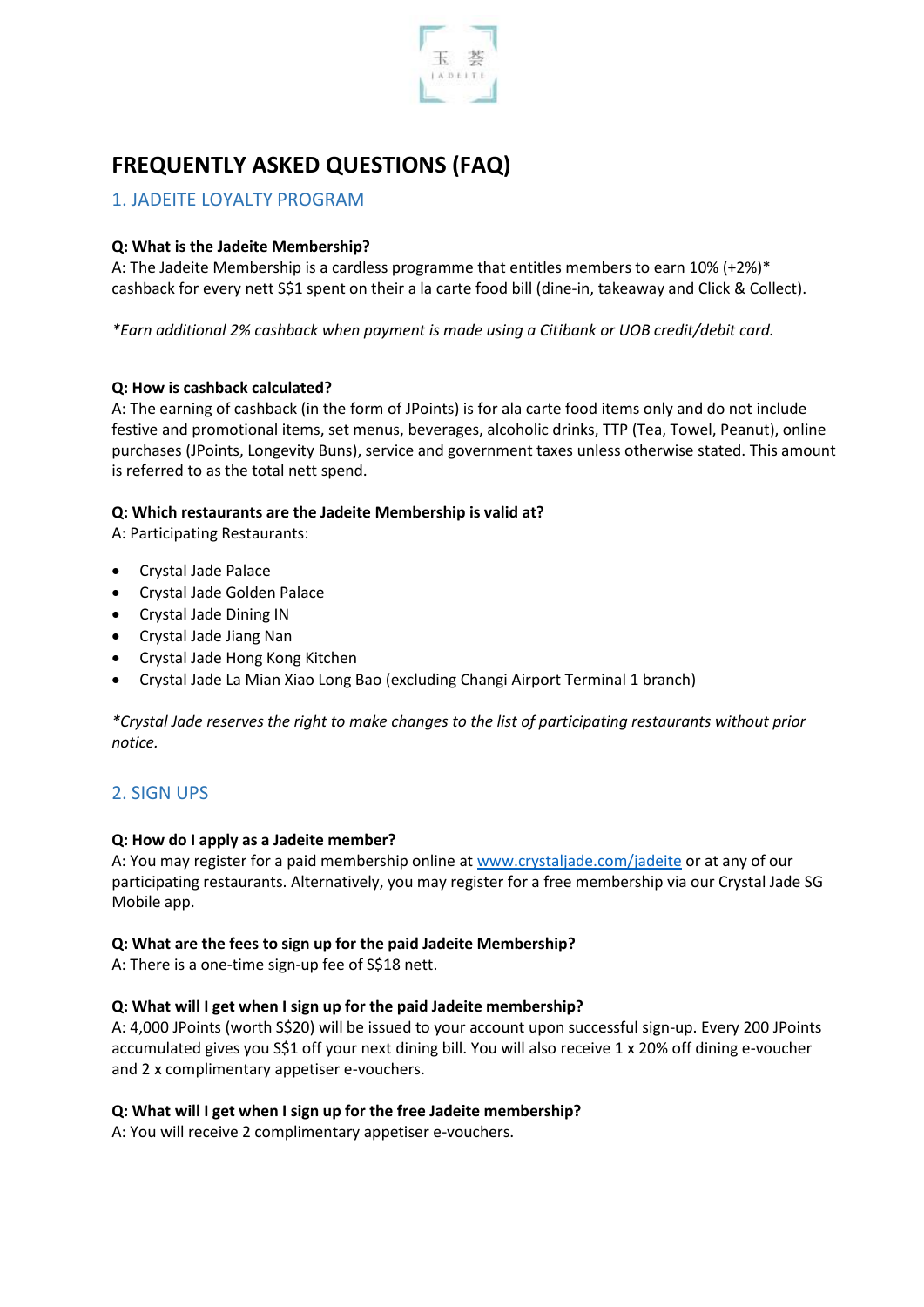

# **Q: What is the validity of my membership?**

A: Your membership is valid for 12 months from the date of sign up and applicable in Singapore only. *E.g. If you applied for your membership in 15 December 2015, your membership will expire on 31 December 2016.*

# **Q: Where can I check the expiry date of my membership?**

A: You may log in to the member portal or your mobile app to check the expiry date of your membership.

# **Q: What is the minimum age that I can apply as a member?**

A: You must be at least 16 years of age in the calendar year of application.

#### **Q: Why am I unable to sign up successfully using my credit card?**

A: If you are facing payment issues related to credit/debit card failure, please try making payment with an alternative card or other modes of payment.

For further assistance on your card error, please contact your credit/debit card issuing bank.

#### **Q: Why should I subscribe to the Jadeite SMS and mailing list?**

A: By checking the subscription box, you can receive the latest news on upcoming members' promotions, rewards, invitations to events and more!

#### **Q: How do I qualify for the Jadeite Premium Membership?**

A: The Jadeite Premium Membership is for existing members under the regular membership tier who have an accumulated nett spend of S\$12,000 and more within their 12-month membership cycle.

# 3. RENEWALS

# **Q: Can I renew my membership before the expiry date?**

A: Yes. You can renew from the month of expiry and the new membership cycle will commence from the following month. Your remaining JPoints in the account will also be carried forward. If your renewal is done after the actual expiry date, all JPoints will be forfeited and membership cycle will start from the date of renewal.

*E.g. if your expiry date is on 31 Jan 2016 and you renewed your membership in Dec 2015 (regardless of the date), your new membership expiry will be on 31 January 2017. If you renewed in Feb 2016, your expiry will be on 28 Feb 2017.*

#### **Q: How do I renew my membership?**

A: Your membership will be automatically renewed upon expiry if your accumulated nett spend<sup>1</sup> is above S\$1,000 within the one-year membership cycle. Alternatively, members can renew their membership with a renewal fee of S\$8 (valid for 1 year) at participating restaurants or online.

2,000 JPoints (worth S\$10) and a 15% e-voucher with one-month validity will be issued to your account upon successful sign-up. Every 200 JPoints accumulated gives you S\$1 off your next dining bill.

 $1$  Ala carte food bill excluding festive and promotional items, set menus, beverages, desserts, alcoholic drinks, TTP (Tea, Towel, Peanut), online purchases (JPoints, Longevity Buns), service charge and government taxes.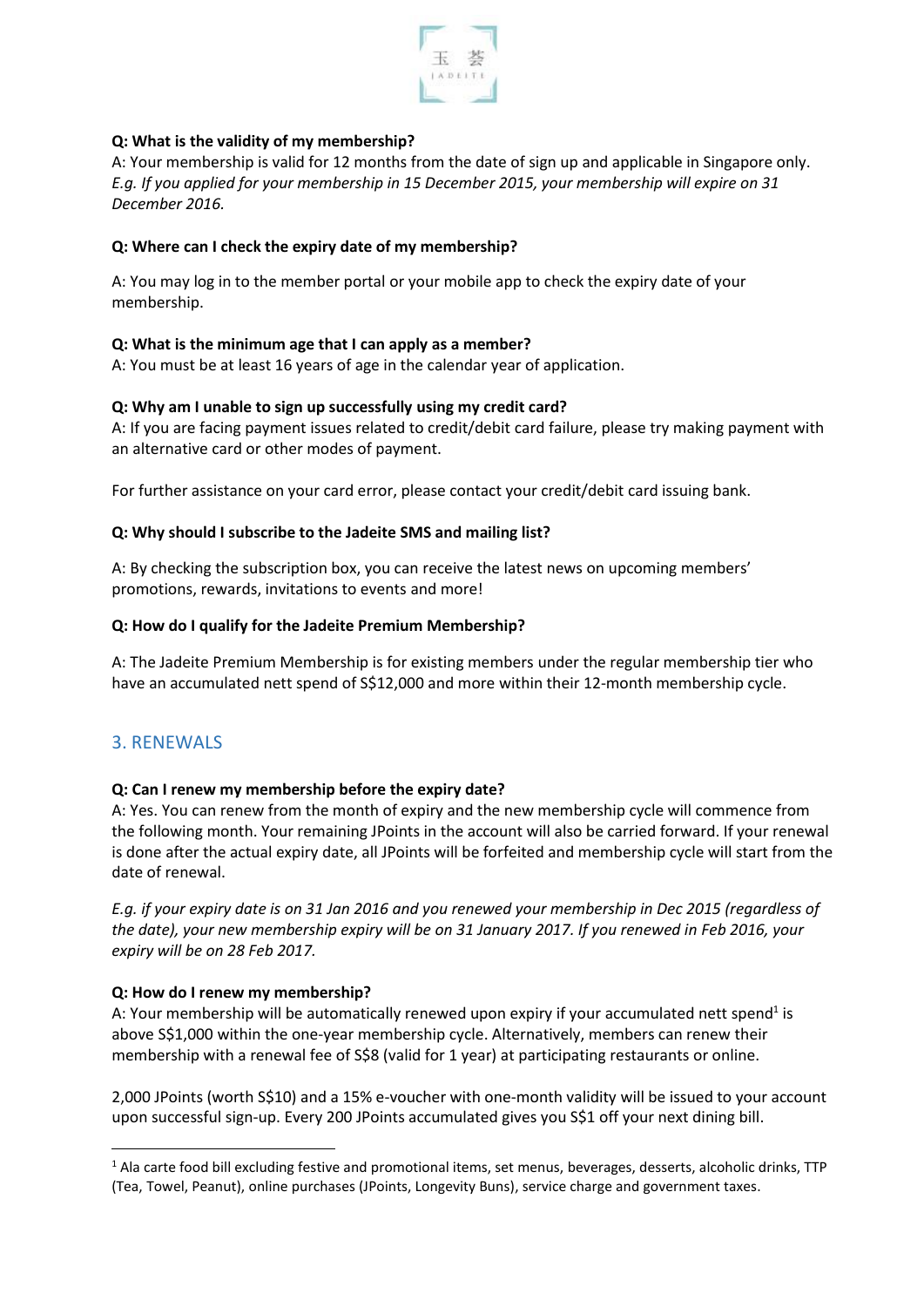

### **Q: How would I be notified of the free auto renewal if my accumulated nett spend is over \$1,000 within a year?**

A: We will inform you via your email address as registered in your membership account.

#### **Q: How do I maintain my status as a Jadeite Premium Member?**

A: Once your membership tier is upgraded to Jadeite Premium, it will be valid for the next 12 months. To qualify for an auto renewal in the premium tier the following year, simply accumulate a nett spend of S\$12,000 within the 12-month membership cycle.

# **Q: What happens if Jadeite Premium Members do not spend an accumulated nett minimum of S\$12,000 in a year?**

A: Jadeite Premium Members who do not qualify for an auto renewal will be automatically converted back to the regular Jadeite Membership, provided that their accumulated nett spend in their one-year membership cycle is S\$1,000 and above. If their accumulated nett spending is below S\$1,000, their membership will be converted back to the regular Jadeite Membership and marked as expired.

# 4. FORGOT PASSWORD

#### **Q: If I have forgotten my password, how could I retrieve it?**

A: If you have forgotten your password, click on 'Forget Password' on our website [www.crystaljade.com/](http://www.crystaljade.com/)jadeite and you will be directed to a reset password page. If you are still facing other issues, you may email us a[t jadeite@crystaljade.com](mailto:jadeite@crystaljade.com) and we will assist you as soon as we can.

# 5. USING YOUR MEMBERSHIP

# **Q: Where do I update my personal particulars?**

A: To update or view your personal particulars, simply log in to your account via the members' portal at [www.crystaljade.com/jadeite](http://www.crystaljade.com/jadeite) or download our Crystal Jade SG mobile app.

#### **Q: How am I recognized as a member?**

A: Member's Mobile Number/ Email Address will serve as the main identifiers.

#### **Q: Can I enjoy my membership privileges immediately if I apply as a member?**

A: Yes, you may start to earn cashback upon creating your account. However, the JPoints earned can only be redeemed from the second visit onwards.

#### **Q: What are my membership privileges during my birthday month and Members' Day?**

A: You can earn 2X cashback throughout your entire birthday month and on our monthly Members' Day.

# **Q: Can I enjoy my membership privileges during Chinese New Year, festive seasons and special occasions?**

A: Your membership privileges are not applicable on the 15 days of Chinese New Year, special occasions, all set menus, and festive products (e.g. mooncakes, Chinese New Year products, etc.), unless otherwise specified.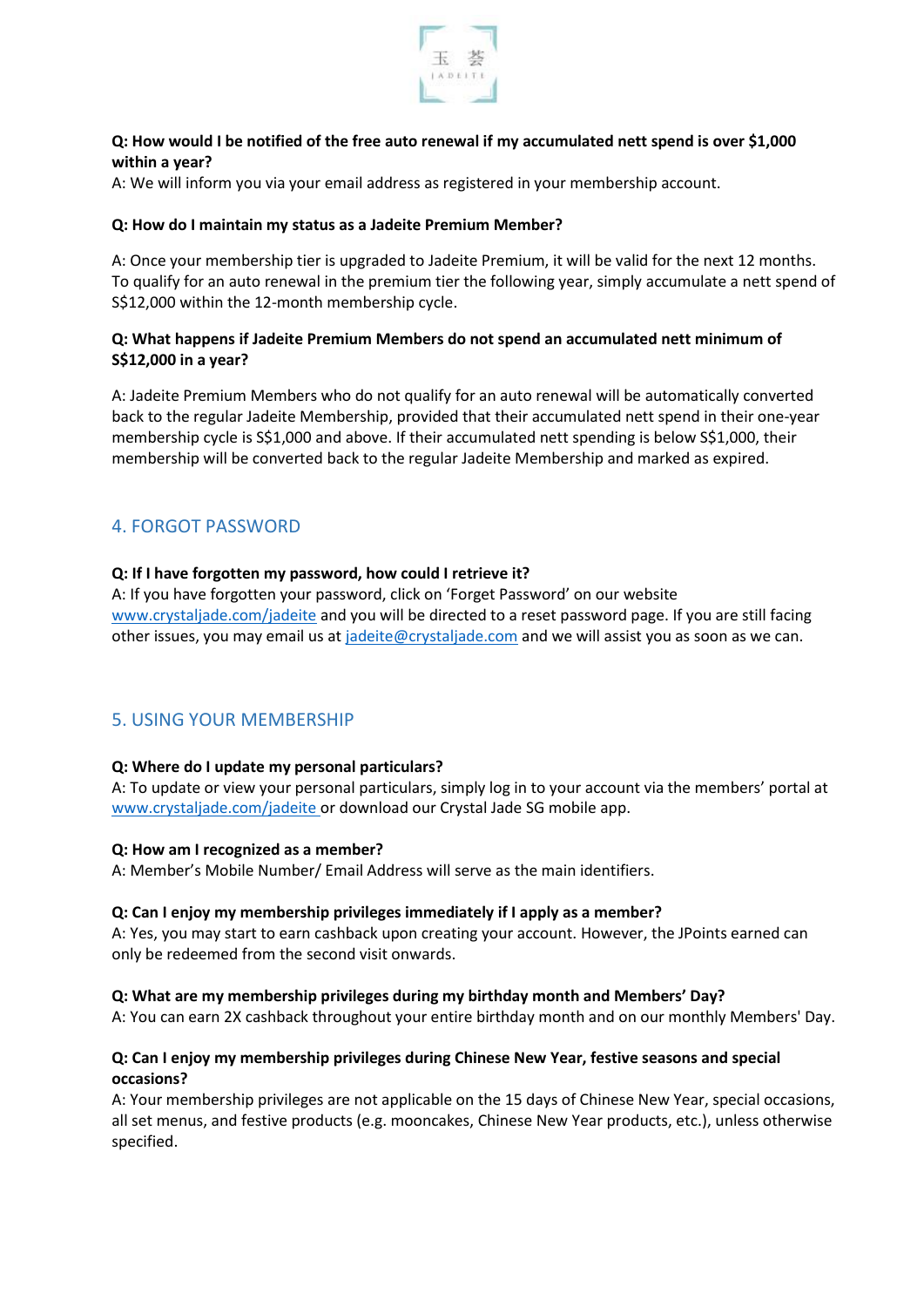

# **Q: Can my family and friends enjoy the privileges if I am not present during point of billing?**

A: No. Members must be present at the point of billing in order to enjoy privileges.

#### **Q: Is my membership transferable?**

A: No. Membership is non-transferable.

#### **Q: How do I know the expiry and my JPoints accumulated of my membership?**

A: The expiry date and the JPoints of your membership are reflected on the bottom of the receipt. Alternatively, please login to your account via [www.crystaljade.com/](http://www.crystaljade.com/)jadeite or on our mobile app to check your membership expiry date.

### **Q: Can I use my membership together with any other promotional vouchers and credit card promotions?**

A: No. Membership privileges cannot be used in conjunction with other credit cards / in-house promotions, bank / merchant rewards vouchers, promotional vouchers unless specified.

#### **Q: Does my membership privileges apply for online e-store transactions?**

A: No. Membership privileges do not apply.

### **Q: It has been a while since my last transaction and my JPoints have not been updated to my account. What should I do?**

A: You may email us at [jadeite@crystaljade.com](mailto:jadeite@crystaljade.com) to investigate on the matter. You will be requested to provide supporting receipts to assist in the investigation. However, members are encouraged to check their JPoints that are reflected on the bottom of the receipt upon each sales transaction to avoid discrepancies.

# **Q. Would my JPoints be reflected immediately once I make a purchase?**

A: Yes. JPoints are usually reflected real time, but a time lapse may be expected. It is best to check your balance after 1 working day.

#### **Q: Is there a limit to how much cashback I can earn?**

A: No. We do not set any limit to the amount of cashback earned.

# **Q: Can I enjoy my Jadeite membership privileges overseas where there is a Crystal Jade restaurant?**

A: Jadeite membership privileges are currently available for participating restaurants in Singapore only.

# 6. JADEITE PREMIUM MEMBERSHIP

#### **Q: How can I join the Jadeite Premium Membership?**

A: You will need to accumulate a nett minimum spend of S\$12,000 within your current membership cycle of 12 months. (Nett spend refers to the amount from all ala carte items only and do not include festive and promotional items, set menus, beverages, desserts, alcoholic drinks, TTP (Tea, Towel, Peanut), service and government taxes unless otherwise stated.)

#### **Q: Do I receive the Jadeite Premium welcome e-vouchers again when my account is renewed at Jadeite Premium?**

A: Jadeite Premium welcome e-vouchers are only issued once per member upon the first upgrade. There will be no re-issue of welcome e-vouchers for subsequent membership tier upgrades and downgrades.